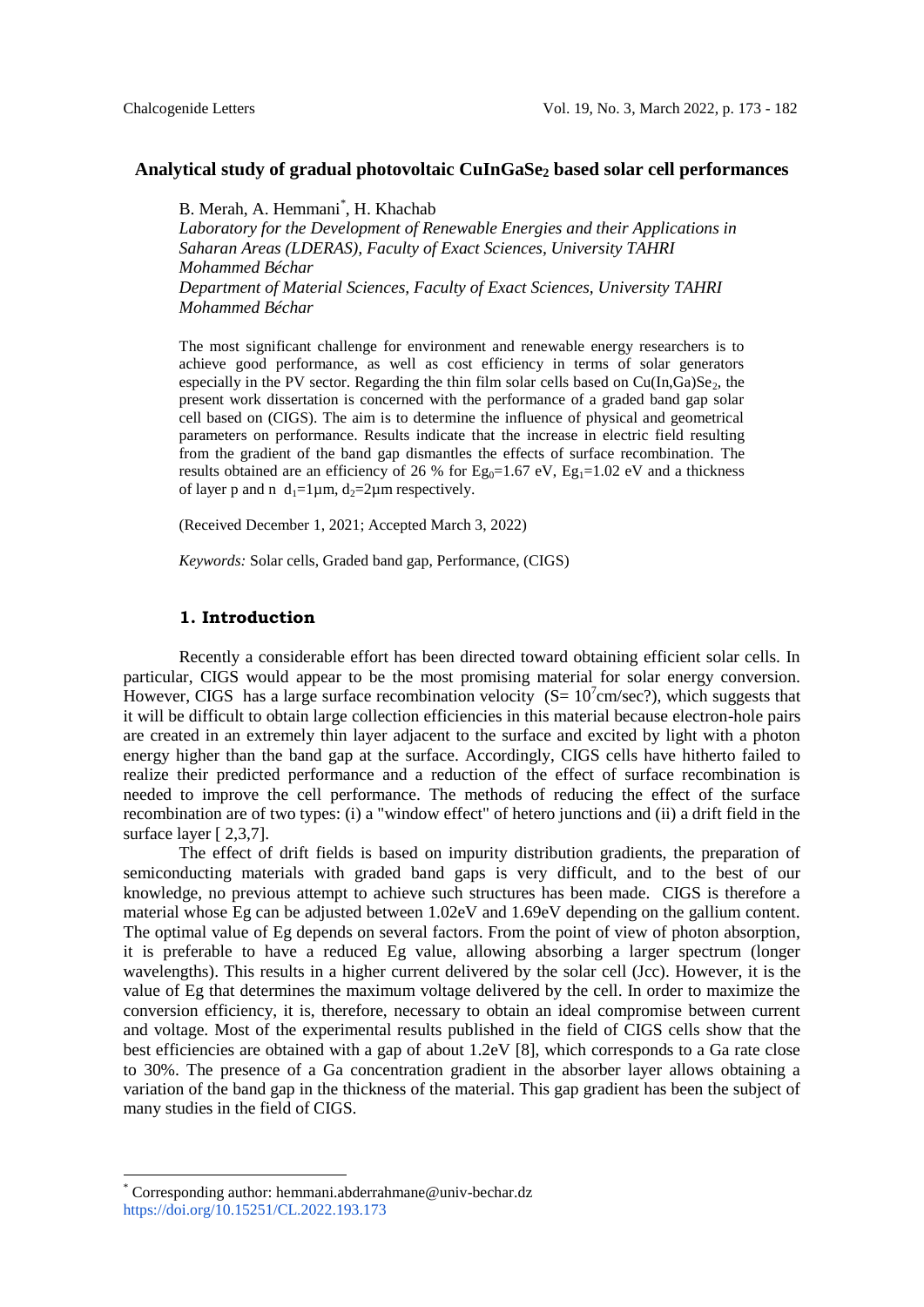In this context, our study emphasizes on the simulation of the gradual photovoltaic CIGS cells performances in standard running conditions to assess the efficiency of photovoltaic conversion.

## **2. The gradual CIGS based cell structure**

### **2.1. Cell Structure**

Adapting a structure is essentially composed of a cell (p- n) based on CIGS, in which is deposited a gradual band gap layer p(Cu  $In_{(1-x)} Ga_x Se_2$ ), of type P on the illuminated surface N (Cu InSe<sup>2</sup> ).This layer has been inserted to create an electric field, that allows to lower the effective value of the recombination velocity at the surface and consequently to improve the electrical characteristics of the cell. A diagram of the structure is shown in Figure 1.



*Fig. 1. Schematic representation of the solar cell p(CuIn1-xGaxse2)/ N(CuInSe2).*

### **2.2. Diagram of the Bands**

The band gap width of CIGS varies as a function of x between pure CIS and pure CGS values, according to the following empirical law [5]:

$$
Eg = 1.010 + 0.626 x - 0.167 x (1 - x)
$$
 (1)

The cell P (Cu  $In_{(1-x)} Ga_xSe_2$ )/N(Cu InSe<sub>2</sub>). The gradual state of the band gap of the P layer results in an internal field.



*Fig. 2. Diagram of the energies bands of gradual gap solar cell p(CuIn1-x Gaxse2)/ N(CuInSe2).*

## **3. Photocurrent Calculation**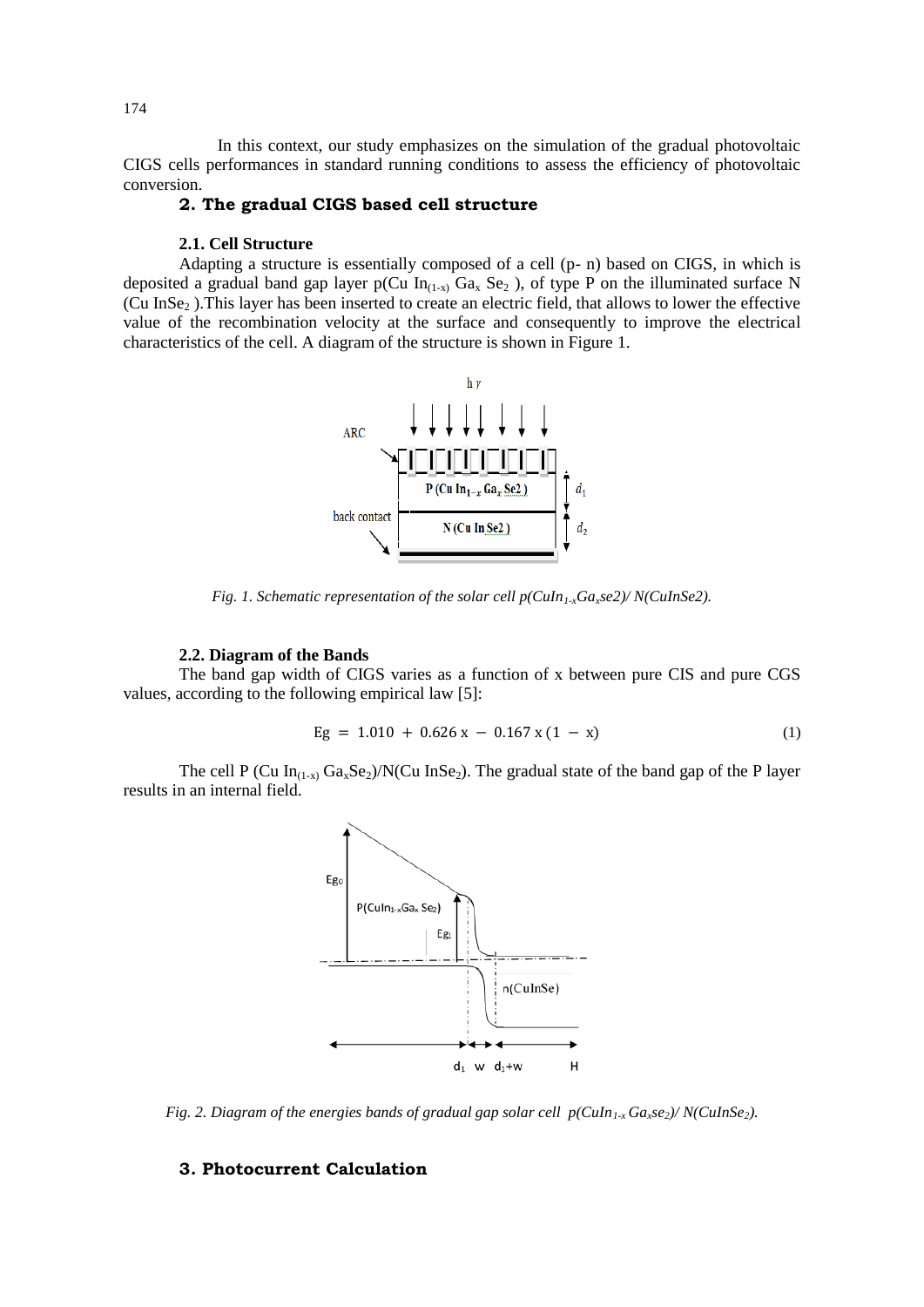To determine the current density in a cell, it is necessary to solve the continuity equation in the two regions, namely region  $p(CuIn_{1-x} Ga_xSe_z)$  and region  $N(CuInSe_z)$  and the contribution of the charge zone of the space.

The total photocurrent is the sum of the three photocurrents contributions.

$$
J_{ph}(\lambda) = J_n(\lambda) + J_p(\lambda) + J_{ZCE}(\lambda)
$$
\n(2)

## **3.1. Photocurrent density in the region of the transmitter P**

The photocurrent is essentially due to the current of the minority electrons. The current density in the transmitter region, characterized by its gradual gap, is given according to the energetic domain.

The continuity equation in the  $p(CuIn_{1-x} Ga_xSe_2)$  layer is determined from the variation of the minority carriers which are, in this case, the photons. It can be written as [1,2]

$$
D_{n}\frac{d^{2}n}{dx^{2}} + \mu_{n}E_{i}\frac{dn}{dx} - \frac{n}{\tau_{n}} + g_{1}(\lambda, x) = 0
$$
\n(3)

 $g_1(\lambda, x)$ : Expression depends on the considered frequency [2].

#### *3.1.1. Generation Rate*

Due to the light absorption in a semiconductor, the photon density N as a function of position within it, according to the Beer's law, is as follows:

$$
\frac{\partial N}{\partial x} = -\alpha N \tag{4}
$$

where  $\alpha$  is the absorption coefficient and x is the position measured from the semiconductor surface. The absorbed photons provide carriers generated at a rate proportional to the photon absorption rate:

$$
g_1(\lambda, x) = -\partial N / \partial x = \alpha N \tag{5}
$$

We shall consider semiconductors with a linear variation of the band-gap from  $Eg_0$  to  $Eg_1$ as shown in Fig. 2. Then

$$
E_i = \frac{E_{g1} - E_{g0}}{d_1} \tag{6}
$$

Eg1 is the band-gap at the end of the semiconductor layer having a thickness d1. In this case, the absorption coefficient becomes:

$$
\alpha(\lambda, x) = A(hv - E_{g1} - E_i x)^{1/2}
$$
 (7)

Solving Eq. (1) with  $\alpha$  given by (7), and then substituting into Eq. (5), the electron–hole pair generation rate is

$$
g_1(\lambda, x) = -\frac{dN}{dx} = N_0 A \left( hv - E_{g1} - E_i x \right)^{1/2} exp \left\{ \frac{2A}{3E_i} \left[ \left( hv - E_{g0} - E_i x \right)^{3/2} - \left( hv - E_{g0} \right)^{3/2} \right] \right\} \quad \text{hv} > E_{g0} \tag{8}
$$

$$
g_1(\lambda, x) = -\frac{dN}{dx} = N_0 A \left( h\nu - E_{g1} - E_i x \right)^{1/2} exp \left\{ \frac{2A}{3E_i} \left[ \left( h\nu - E_{g0} - E_i x \right)^{3/2} \right] \right\} \qquad E_{g1} < h\nu < E_{g0} \tag{9}
$$

$$
X_1 = -\frac{q}{2KT}E_i + \left[\left(\frac{q}{2KT}E\right)^2 + \frac{L}{L_n^2}\right]^{1/2} \tag{10}
$$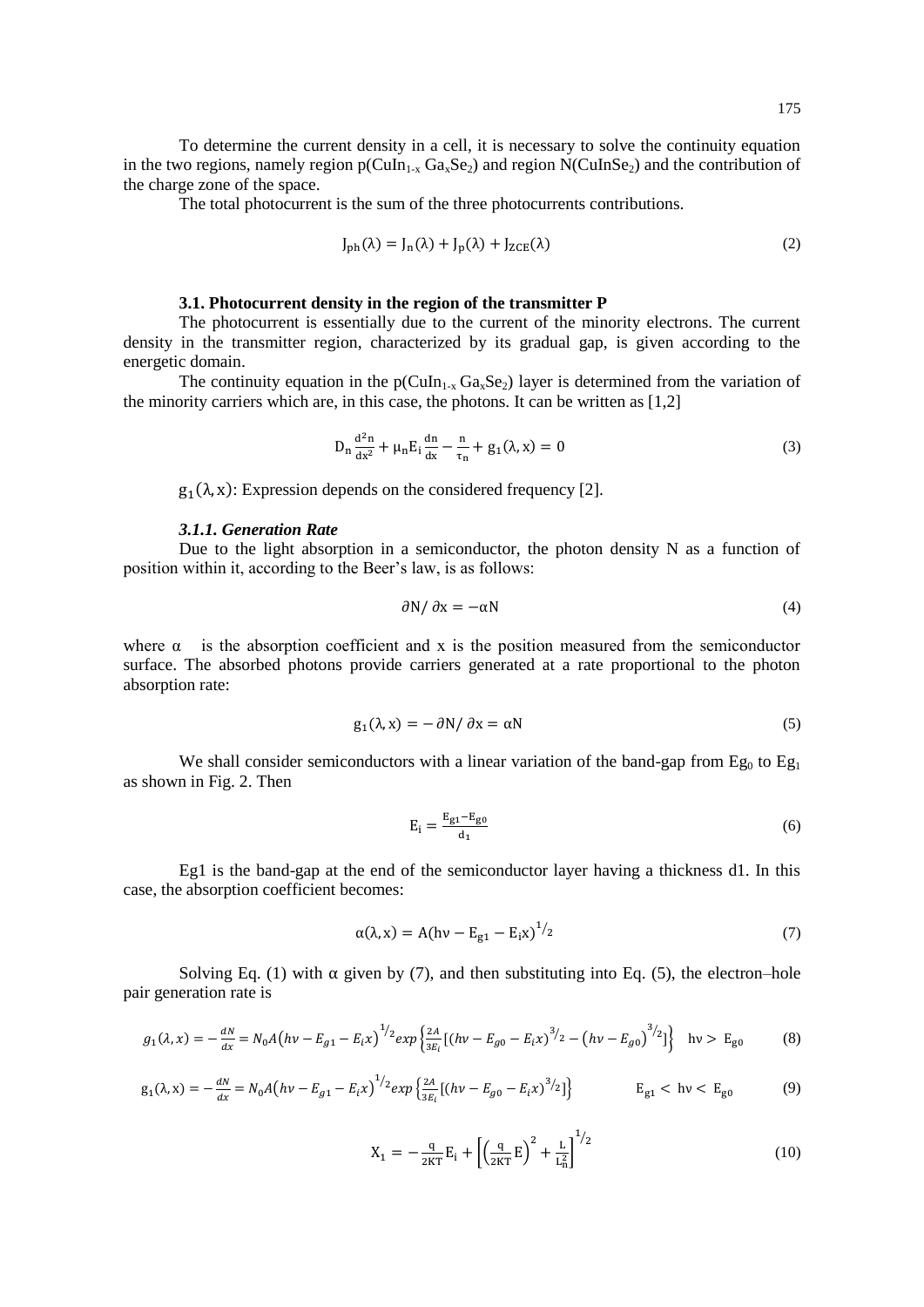176

$$
X_2 = -\frac{q}{2KT}E_i - \left[\left(\frac{q}{2KT}E\right)^2 + \frac{L}{L_n^2}\right]^{1/2}
$$
\n(11)

$$
n(x) = C_1 e^{X_1 x} + C_2 e^{X_2 x} + \frac{1}{X_1 - X_2} [Q_1(x) e^{X_1 x} + Q_2(x) e^{X_2 x}]
$$
\n(12)

With  $\alpha_n$  and  $f_n$  are constants

$$
\alpha_n = \frac{\mu_n E_i}{2D_n} \qquad f_n = \left[ \left( \frac{\mu_n E_i}{2D_n} \right)^2 + \frac{1}{L_n^2} \right] \tag{13}
$$

where:

 $L_{n=(n)} D_n \tau_n$ <sup>1/</sup>2 : The length of electrons diffusion.

$$
Q_1(x) = -\frac{1}{D_n} \int_0^x e^{-X_1 x} g_2(x, \lambda) dx
$$
 (14)

$$
Q_2(x) = \frac{1}{D_n} \int_0^x e^{-X_1 x} g_2(x, \lambda) dx
$$
 (15)

The two integration constants  $C_1$  and  $C_2$  of  $n(x)$  can be determined from the limit conditions [2].

For  $x = 0$ , the minority carriers recombine at the surface at a velocity of recombination Sn,

$$
D_{n}\frac{\partial n}{\partial x}|_{0} + \mu_{n}E_{i}n(0) = S_{n}n(0)
$$
\n(16)

For:  $x = d_1$ , at the junction P-N, in the absence of applied potential difference that is to say, in the condition of short-circuit, the excessive concentrations of minority carriers tend to zero on the junction side.

$$
n(d_1) = 0 \tag{17}
$$

The photocurrent in the gradual region [2]:

$$
J_n(\lambda) = q D_n \frac{dn}{dx}
$$
 (18)

Hence, the photocurrent density in this region will be:

$$
J_n(\lambda) = q \cdot \frac{\exp(\alpha_n d_1)}{2} \cdot \frac{(\alpha_n - f_n + {}^{S_n}/p_n) \cdot Q_1(d_1) + (\alpha_n - f_n + {}^{S_n}/p_n) Q_2(d_1)}{f_n \cosh(f_n d_1) + (\alpha_n + {}^{S_n}/p_n) \sinh(f_n d_1)}
$$
(19)

### **3.2. Contribution of charge zone of space**

The current density depends on the absorbed number of photons only per second [7-10], therefore:

$$
J_{ZCE}(\lambda) = qN_1(\lambda)[1 - \exp(-\alpha(\lambda)w)]
$$
\n(20)

With ;

$$
N_1 = N_0 \exp(-\alpha d_1)
$$
  
N<sub>1</sub>: The flux incident at the charge zone of the space.  
W: Width of charge zone of the space.

## **3.3. Photocurrent density in the region N.**

The minorities are the holes for the  $N$  type semiconductor. The continuity equation in this region is written as follows [2,3]:

$$
D_p \frac{d^2 p}{dx^2} - \frac{p}{\tau_p} + g_2(x) = 0
$$
\n(21)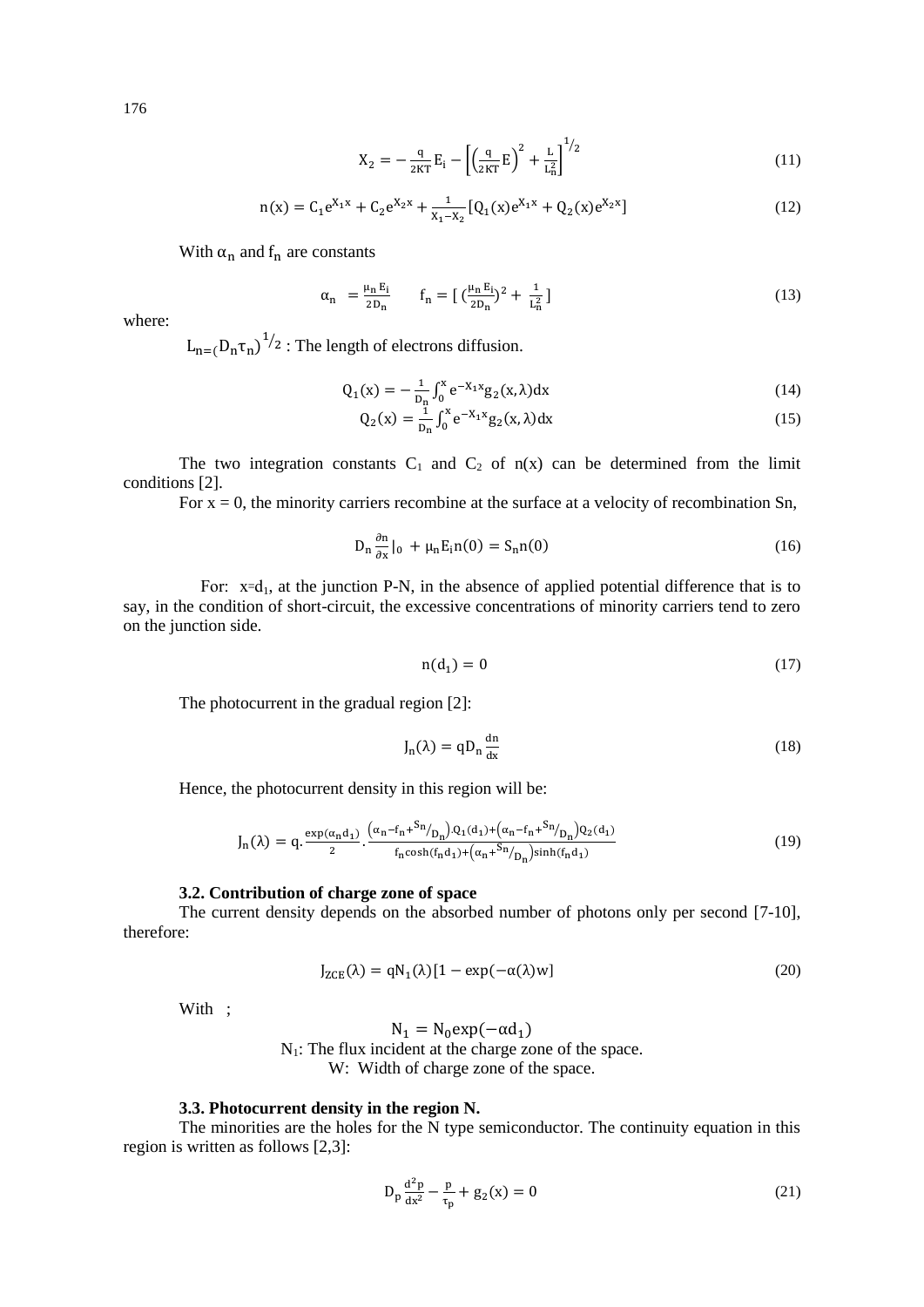where:  $g_2(x) = \alpha_1(\lambda)N_2 \exp(-\alpha_1(\lambda)x)$  determines the generation rate in the region N. The solution of this equation is given by

$$
\Delta p = A_1 \text{ch}\left(\frac{x}{L_p}\right) + B_1 \text{sh}\left(\frac{x}{L_p}\right) - \frac{\alpha_1 F (1 - R) \tau_p}{\alpha_1^2 L_p^2 - 1} \exp(-\alpha_1 x) \tag{22}
$$

where:

 $L_{\rm P} = \sqrt{D_{\rm P} \tau_{\rm p}}$  : The diffusion length of holes.

The two constants  $A_1$  and  $B_1$  can be found from the conditions at the limits.

At the junction limit, the excess carrier density, reduced to zero by the electrical field in the depletion zone, is interpreted by:

$$
\Delta P(x = d_1 + w) = 0\tag{23}
$$

At the surface, a recombination happens with a velocity Sp. The condition is:

$$
D_P \frac{dP}{dx} = S_P P \qquad \text{for} \quad x = d_2 \tag{24}
$$

The current density in this region is then:

$$
J_{P}(\lambda) = q D_{P} \left(\frac{dp}{dx}\right)_{d_{1}+w} \tag{25}
$$

$$
J_{P}(\lambda) = (q \frac{N_{0} \alpha_{2} L_{p}}{\alpha_{2}^{2} L_{p}^{2} - 1} ) \exp[-\alpha_{1} (d_{1} + w_{1}) - \alpha_{2} w_{2}] [\alpha_{2} L_{p} - \frac{\frac{S_{p} L_{p}}{D_{p}} + (c h(\frac{d_{2}}{L_{p}}) - \exp(-\alpha_{2} d_{2})) + sh(\frac{d_{2}}{L_{p}}) \alpha_{2} L_{p} \exp(-\alpha_{2} d_{2})}{\frac{S_{p}}{D_{p}} sh(\frac{d_{2}}{L_{p}}) + ch(\frac{d_{2}}{L_{p}})}{L_{p}}].
$$
\n(26)

# **4. Results and discussions**

In this part, the simulation results of  $P(ClIn_{1-x}Ga_xSe_2) / N(ClInSe_2)$  gradual gap solar cell are exposed, based fundamentally on the modeling of cell electrical behavior. In our approach, we suggest two solar cell structures: Homo-junction solar cell  $(E = 0 V/cm)$  and Gradual transmitter solar cells.

The simulation parameters are illustrated in Table1. Describing the physical parameters of different layers of proposed CGIS solar cell:

*Table 1. Parameters of the standard cell CdS/CZTS [4, 5, 10,11].*

| <b>Parameter</b>                                             | <b>CGS/CIGS</b>      |  |  |
|--------------------------------------------------------------|----------------------|--|--|
|                                                              |                      |  |  |
| Thickness, W (nm)                                            | 2500                 |  |  |
| Band gap, Eg (eV)                                            | 1.69-1.16            |  |  |
| Electron affinity, $\chi$ (eV)                               | 4.5                  |  |  |
| Dielectric permittivity, $\varepsilon_r$                     | 13.6                 |  |  |
| Effective Density of states, $N_c$ (cm <sup>-3</sup> )       | $2.2 \times 10^{18}$ |  |  |
| Effective Density of states, $N_V$ (cm <sup>-3</sup> )       | $1.8 \times 10^{19}$ |  |  |
| Electron mobility, $\mu e$ (cm <sup>2</sup> /Vs)             | 100                  |  |  |
| Hole mobility, $\mu p$ (cm <sup>2</sup> /Vs)                 | 25                   |  |  |
| Donor Concentration, n (cm <sup>3</sup> )                    | $1.0 \times 10^{17}$ |  |  |
| Acceptor Concentration, $p$ (cm <sup>3</sup> )               | $1.0 \times 10^{17}$ |  |  |
| Surface recombination velocity of electrons (cm/s)           | 10 <sup>7</sup>      |  |  |
| Surface recombination velocity of holes (cm/s)               | $10^{7}$             |  |  |
| Electron capture cross section $\sigma_n$ (cm <sup>2</sup> ) | $10^{-13}$           |  |  |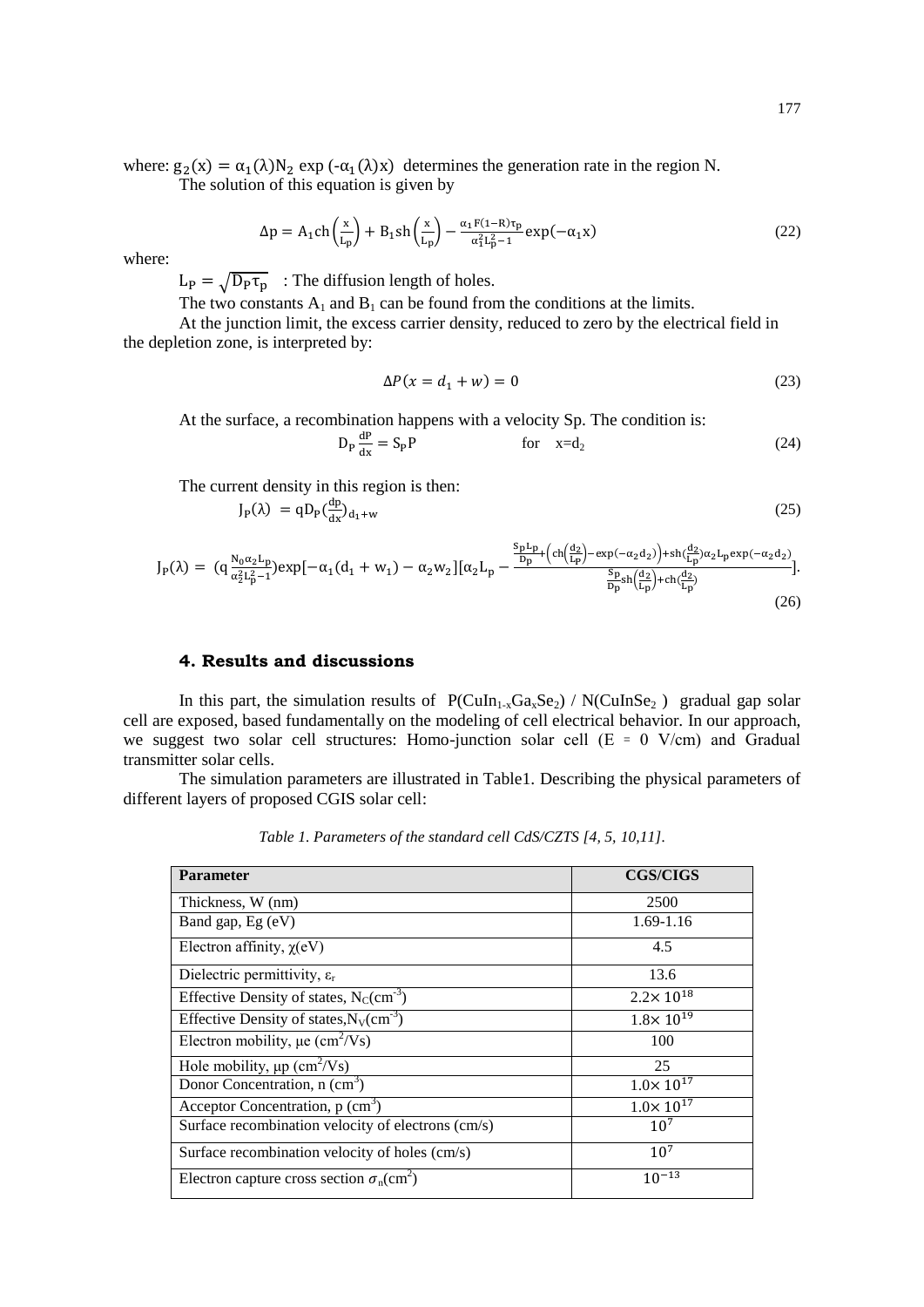| Hole capture cross section $\sigma_{\rm p}$ (cm2) | $10^{-15}$       |
|---------------------------------------------------|------------------|
| Densité de défauts, $N_t$ (cm <sup>-3</sup> )     | 10 <sup>14</sup> |

For the external parameters used, we take standard conditions, which are:

- The AM1.5 solar spectrum.
- The illumination is 1000W / m².
- The temperature is 300 K.

### **4.1. The spectral response**

### *4.1.1. Homo-junction CIGS based solar cell*

Figure3 represents the spectral response in terms of the wavelength for homo-junction solar cell.



*Fig. 3. spectral response of the homojunction solar cell as a function of wavelength for different values of the recombination Sn.*

Figure 3: Shows that the superficial recombination velocity values  $Sn = (10^6 \text{ and } 10^7 \text{ cm/s})$ provoke a remarkable variation of spectral response for all absorbed spectrums  $E_{g_1} \leq hy \leq$  $E_{g0}$ . By contrast, this effect is weak for the values Sn = [0...10<sup>5</sup>] cm/s.

### *4.1.2. Gradual CIGS based solar cell*

Figure 4 illustrates the spectral response in terms of wavelength for the second cell (gradual energy gap cell) for an electric field of 6500V/cm.



*Fig. 4. Spectral response of the gradual gap solar cell in terms of wavelength for different recombination values.*

Analysis of figure 4 shows that: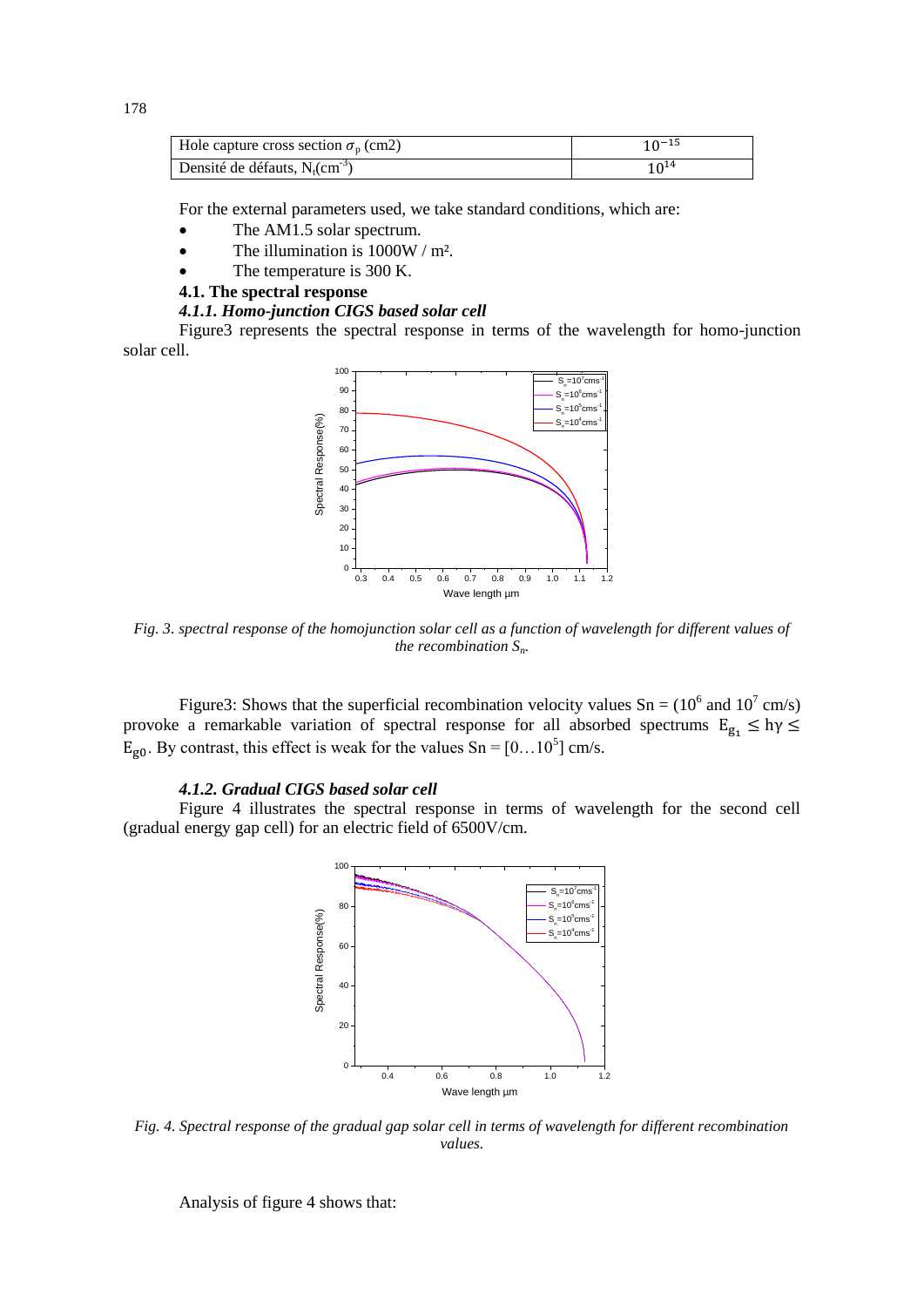The confrontation of the spectral response curves for values enter  $[10^4$  and  $10^5]$  cm<sup>2</sup>/s in the case of the graded cell:

The existence of a variation of the spectral response in the region or (hγ $\ge$  Eg<sub>0</sub>)

Decrease of the spectral response in the region of spectrum ( $h\gamma \leq g_0$ ) what allows us to neglect the effect of surface recombination for velocity value lower than 105 cm2/s; for this reason, we can deduce that the layer p(Cu In  $_{(1-x)}$  Ga<sub>x</sub> Se<sub>2</sub>) plays two roles, one of a window layer and one of an absorbing layer.

## *4.1.3. Spectral Response in the three regions*

Figure5 illustrates of the contribution of the three regions in the spectral response in terms of wavelength for the gradual solar cell P (CuIn<sub>1-x</sub>Ga<sub>x</sub> Se<sub>2</sub>)/N (CuIn<sub>Se<sub>2</sub>). d<sub>1</sub>=1<sub>µ</sub>m, d<sub>2</sub>=2<sub>µ</sub>m, E<sub>i</sub></sub>  $=6500V/cm$ .



*Fig. 5. Spectral response for the three regions.* 

From Figure 5, one can notice that:

The majority of incident flux is absorbed in the gradual  $p(CuIn_{1-x}Ga_xSe_2)$  layer; this is justified by the number of absorbed photons. The spectral response in the ZCE zone is negligible.

### **4.2. The photocurrent**

The recombination velocity influence on the total current density supplied by the two cells (homo-junction and gradual) is represented in Figure 6.



*Fig. 6. Recombination velocity influence on the total photocurrent for the two cells (Homo-junction and gradual).*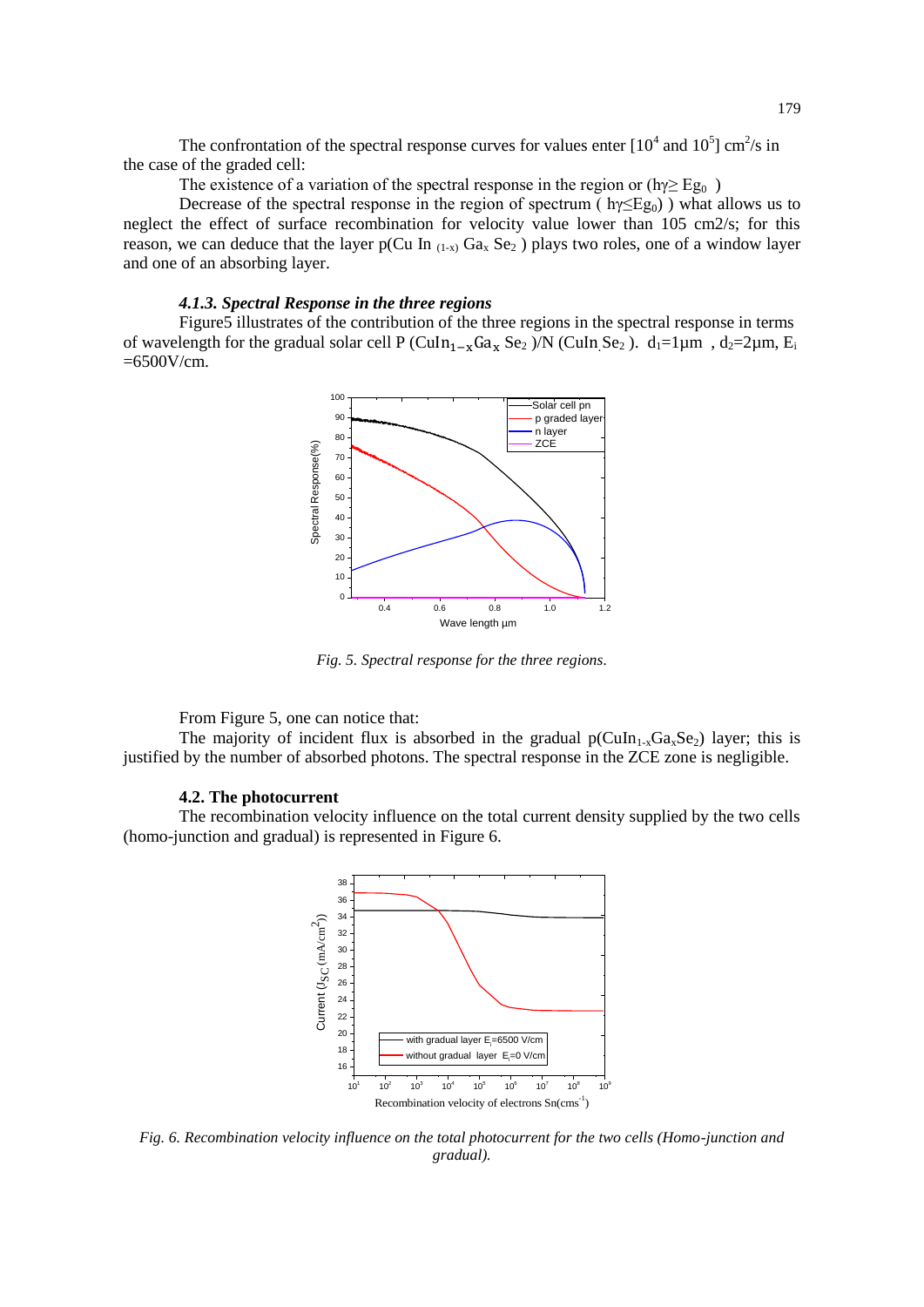From Figure 6, it is noted that:

The curves show a diminution of current density in comparison with the variation of the recombination velocity value. This decrease is remarkable and rapid in the case of homo-junction cell.

For the first curve that corresponds to the  $(E_i= 6500V/cm)$  gradual cell, the current density varies from 36.9mA/cm<sup>2</sup> to 34 mA/cm<sup>2</sup> for a recombination velocity variation of 10<sup>4</sup> to 10<sup>7</sup> cm<sup>2</sup>/s. However, this variation is from 34 mA/cm<sup>2</sup> to 22.3 mA/cm<sup>2</sup> in the same recombination velocity interval.

# *4.2.2. The effect of electric field*

Figure7 represents the photocurrent variation in terms of electrical field resulting from the gradient of energy gap for a recombination velocity of  $Sn = 10^7$  cm<sup>2</sup>/s.



*Fig. 7. Photocurrent variation in terms of electrical field for Sn =*  $10^7$  *cm<sup>2</sup>/s.* 



*Fig. 8. Efficiency variation in terms of electrical field for Sn =*  $10^7$  *cm<sup>2</sup>/s.* 

From figure7, it is noted that:

The electrical field provokes an increase in the current density value.

When the electric field varies from 0 to 6500 V/cm, energy gap  $Eg_0$  increases from 1.02 to 1.69 eV.

 The electrical field has a remarkable effect on the photovoltaic conversion efficiency, and this is due to the direct relationship between photocurrent and efficiency as shown in Figure 8.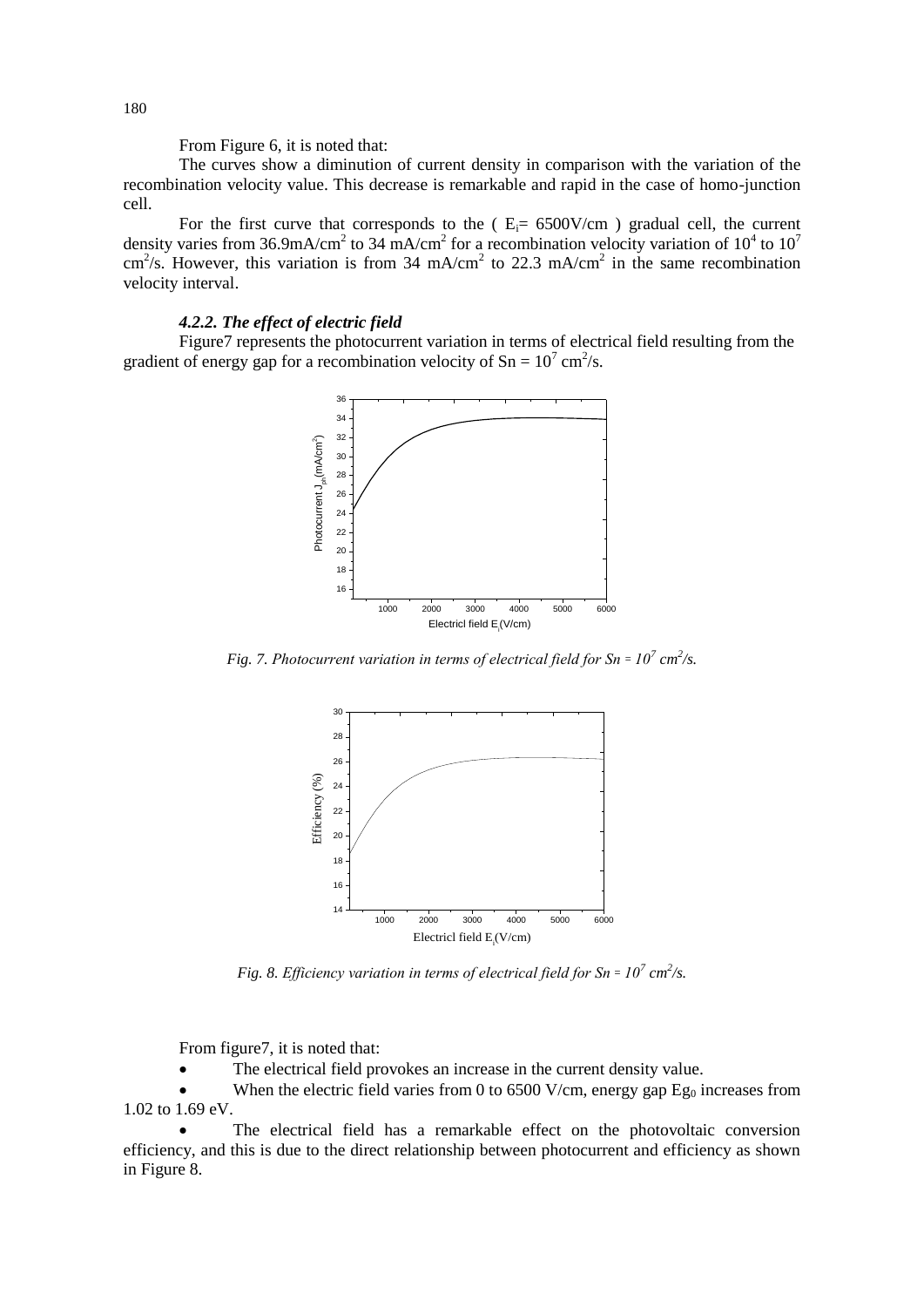### **5. Characteristics J(V)**

Here the comparison result of J-V curve is discussed. J-V is one of the most important characteristics of a solar cell, using this feature; we can find open circuit voltage, short circuit current density, fill factor, maximum voltage and maximum current associated with the maximum power. The J-V characteristics of gradual band gap solar cell and homo junction solar cell are shown in Figure 3. In the figure, we can see that the current density of gradual band gap solar cell is higher than the two homo-junction cells.



*Fig. 9. J-V characteristics comparison curve between homo-junction and gradual band gap solar cell.*

*Table 2. Illustrates the electrical characteristics of the two cells examined (homo-junction and gradual gap) solar cell.*

| <b>Performance</b> | Short circuit current<br>$(J_{cc} (mA/cm^2))$ | Open circuit voltage<br>(Vco (V) | Efficiency<br>$(n \ (\%)$ | Form Factor)<br>(FF (%)) |
|--------------------|-----------------------------------------------|----------------------------------|---------------------------|--------------------------|
| Homo-junction      | 22.77                                         | 0.907                            | 17.28                     | 83.1                     |
| gradual band gap   | 33.9                                          | 1.922                            |                           |                          |

Analysis of the results presented in the previous table shows that the short circuit current density increases from 22.7 mA/cm<sup>2</sup> for a standard CGIS based cell to 33.9 mA/cm<sup>2</sup> for a cell gradual. The graded layer shows an improvement in photovoltaic conversion efficiency from 17.28% to 26%. The open circuit voltage and form factor show a slight increase.

### **6. Conclusion**

In order to minimize the effect of surface recombination losses and to improve the performance of the solar cell, we studied the graded band gap layer in a CIGS-based thin film solar cell.

The deposition of a graded layer shows a significant improvement on the different electrical parameters of the CIGS-based solar cell.

The additional graded band gap layer of the solar cell has a remarkable impact on the electrical characteristics and performance of the solar cell. There is an improvement of the short circuit current and open circuit voltage values as well as the conversion efficiency with acceptable magnitudes.